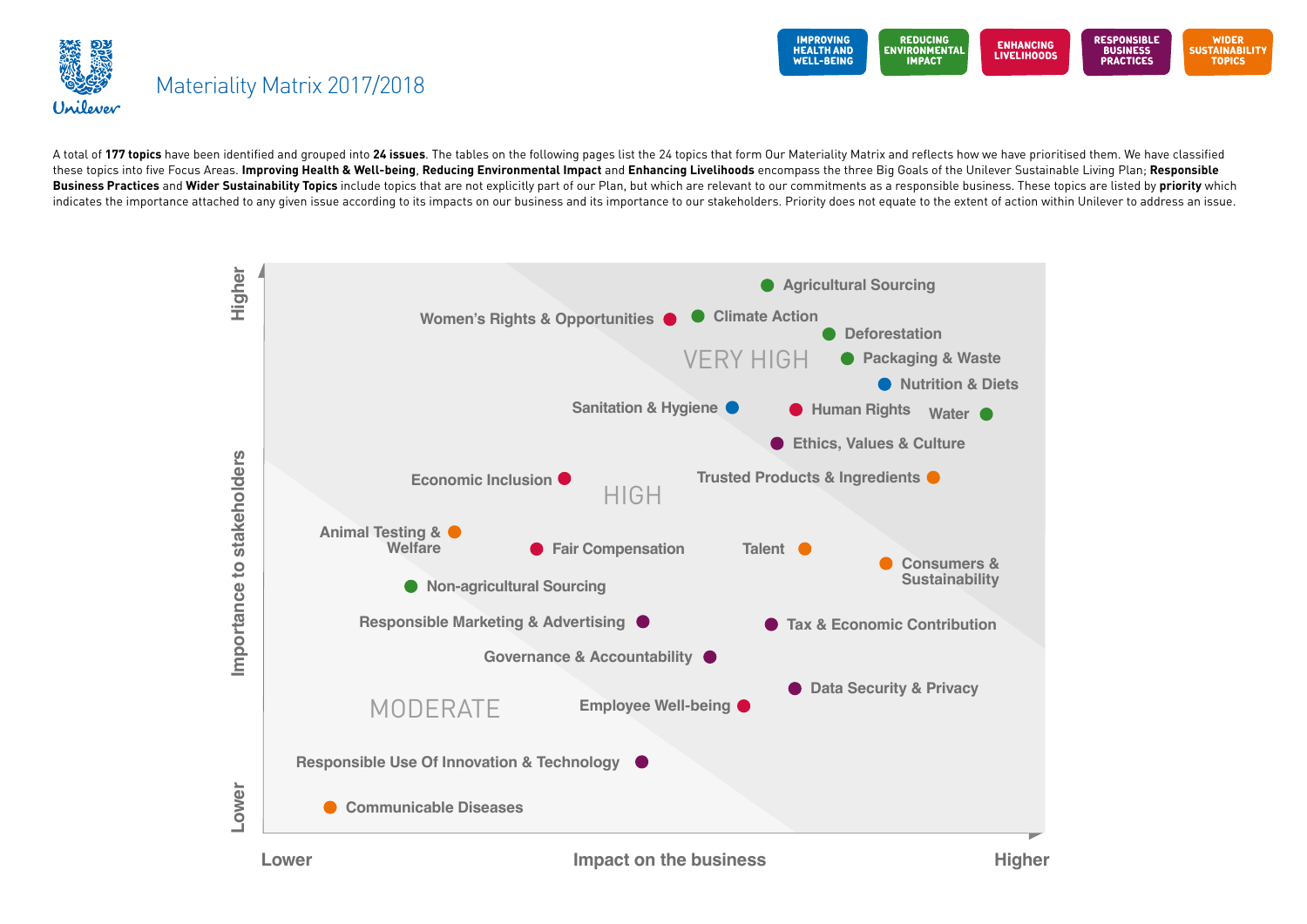



| <b>IMPROVING</b>  |
|-------------------|
| <b>HEALTH AND</b> |
| <b>WELL-BEING</b> |

| <b>VERY HIGH PRIORITY</b>                                                                                                                                                                                 |                                                                                                                                                                                                                                                                                                                               |  |  |
|-----------------------------------------------------------------------------------------------------------------------------------------------------------------------------------------------------------|-------------------------------------------------------------------------------------------------------------------------------------------------------------------------------------------------------------------------------------------------------------------------------------------------------------------------------|--|--|
| <b>Nutrition and diets</b><br>Developing products with a balanced nutritional<br>profile and promoting consumer understanding<br>of their own nutrition, and its links to their health<br>and well-being. | • Access and affordability<br>• Calories<br>$\bullet$ Cancer<br>• Diabetes<br>• Diets and lifestyle<br>• Fortification<br>• Heart health<br>• Nutritional labelling<br>• Nutritional profile<br><b>Obesity</b><br>• Product reformulation<br>• Salt content and reduction<br>• Saturated fat<br>• Sugar content and reduction |  |  |

### **Sanitation and hygiene**

Improving sanitation and hygiene across the value chain through products, campaigns and partnerships.

- **e** Handwashing
- $\bullet$  Hygiene
- **Oral health**

**I** Trans fat

**C** Sanitation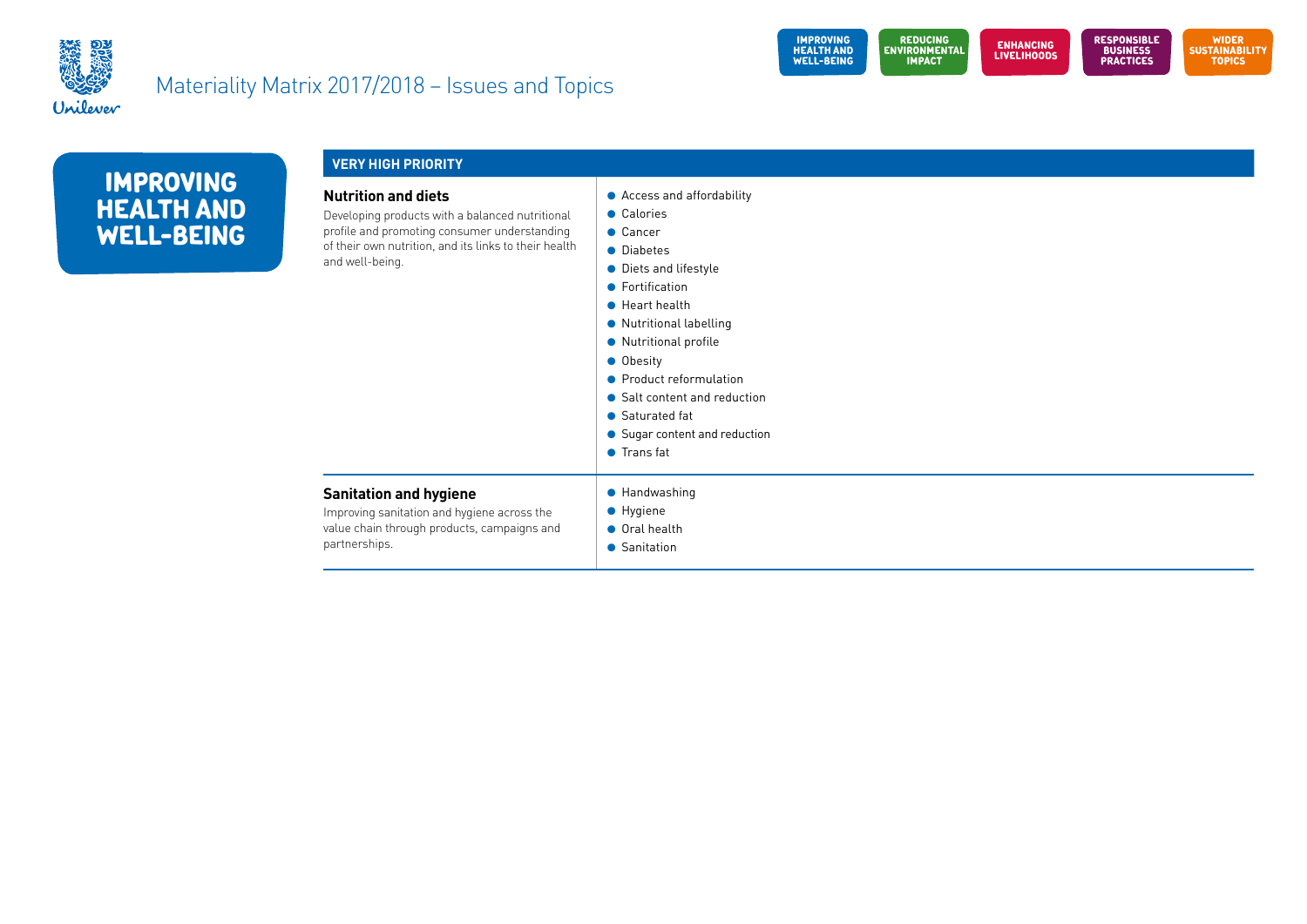



**REDUCING ENVIRONMENTAL IMPACT**

| <b>VERY HIGH PRIORITY</b>                                                                                                                                                                                                                                                                                             |                                                                                                                                                                           |                                                                                                                                                |                                                                                                                   |
|-----------------------------------------------------------------------------------------------------------------------------------------------------------------------------------------------------------------------------------------------------------------------------------------------------------------------|---------------------------------------------------------------------------------------------------------------------------------------------------------------------------|------------------------------------------------------------------------------------------------------------------------------------------------|-------------------------------------------------------------------------------------------------------------------|
| <b>Agricultural sourcing</b><br>Ensuring the social, environmental and economic<br>sustainability of key agricultural raw ingredients in<br>the supply chain.                                                                                                                                                         | • Biodiversity<br>• Food loss<br>• Land use<br>Cocoa and sugar<br>• Certification<br>• Dairy                                                                              | • Environmental degradation<br>• Food commodity prices<br>• Food security<br>• Fruit and vegetables<br>• Organic products<br>• Paper and board | • Raw materials<br>• Responsible procurement<br>of agriculture<br>Soy and oils<br>$\bullet$ Tea<br>• Traceability |
| <b>Climate action</b><br>Reducing GHG emissions, energy use, and<br>mitigating the effects of long-term changes in<br>the Earth's climate and its physical impacts on<br>business operations, communities, and the natural<br>environment. Advocacy and partnerships with<br>others to reduce climate change impacts. | ● Access to affordable, reliable and<br>sustainable energy<br>• Air pollution<br>• Alternative Energy Sources<br>• Climate change products<br>• Direct energy consumption | • GHG emissions from consumer use<br>• GHG emissions from our<br>operations<br>● Hydrofluorocarbons (HFCs)<br>• Land use changes               | • Operational eco-efficiency<br>• Renewable energy<br>• Transportation<br>• Climate partnerships<br>& advocacy    |
| <b>Deforestation</b><br>Ensuring the social, environmental and economic<br>sustainability of key agricultural raw ingredients in<br>the supply chain.                                                                                                                                                                 | • Palm oil<br>$\bullet$ Cattle<br>$\bullet$ Soy                                                                                                                           | • Pulp and paper<br>• Sustainable and traceable<br>commodity supply                                                                            |                                                                                                                   |
| <b>Packaging and waste</b><br>Reducing the environmental impact of packaging<br>and waste, including protection of marine<br>environments.                                                                                                                                                                            | · Biodegradable/bio-based<br>packaging<br>• Consumer views on packaging<br>• Effluents from waste<br>• Food waste                                                         | • Manufacturing and office waste<br>• Recycling of packaging<br>• Reuse of packaging<br>• Sachet waste                                         | • Synthetic plastics and chemical<br>components<br>• Marine life and plastics                                     |
| Water<br>Improving access to water and managing<br>water use and abstraction sustainably across<br>the value chain.                                                                                                                                                                                                   | ● Access to water and water services<br>• Consumer water use<br>• Water abstracted for production                                                                         | • Water discharge/quality/pollution<br>· Water use in agriculture                                                                              | • Water-related risks and<br>management<br>• Safe drinking water                                                  |
| <b>MODERATE PRIORITY</b>                                                                                                                                                                                                                                                                                              |                                                                                                                                                                           |                                                                                                                                                |                                                                                                                   |
| <b>Non-agricultural sourcing</b><br>Sourcing of non-agricultural materials in a<br>responsible, fair and transparent manner.                                                                                                                                                                                          | • Conflict minerals<br>• Non-food commodity prices                                                                                                                        | • Raw material sourcing of<br>non-agricultural materials                                                                                       | • Responsible procurement of<br>non-agricultural goods and<br>services                                            |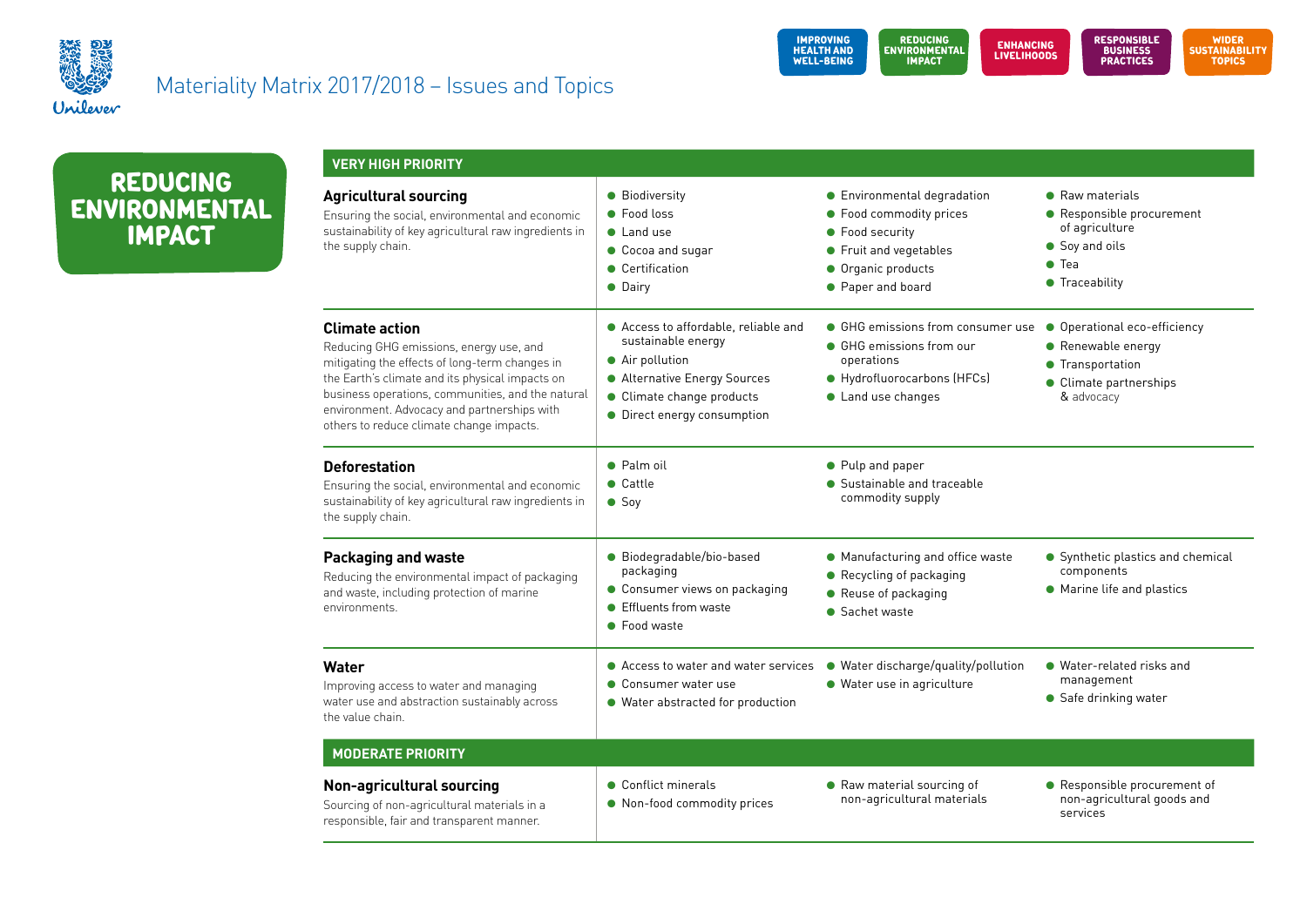



| <b>ENHANCING</b>   |
|--------------------|
| <b>LIVELIHOODS</b> |

| <b>VERY HIGH PRIORITY</b>                                                                                                                                                                                                        |                                                                                                                                                                                             |                                                                                                                                                                                                                                  |                                                                                                                                                        |
|----------------------------------------------------------------------------------------------------------------------------------------------------------------------------------------------------------------------------------|---------------------------------------------------------------------------------------------------------------------------------------------------------------------------------------------|----------------------------------------------------------------------------------------------------------------------------------------------------------------------------------------------------------------------------------|--------------------------------------------------------------------------------------------------------------------------------------------------------|
| <b>Human Rights</b><br>Upholding and promoting the basic rights<br>and freedoms of all those who work across<br>the value chain.                                                                                                 | • Child labour<br>• Equality of opportunity and<br>treatment<br>• Forced labour<br>• Freedom of association and<br>collective bargaining<br>• Gender diversity/discrimination/<br>inclusion | • Informal labour in value chain<br>• Labour management relations<br>• Land grabbing<br>• Maternity protection<br>• Migrant workers and trafficking<br>• Modern slavery<br>Other forms of diversity/<br>discrimination/inclusion | • Racial diversity/discrimination/<br>• Rights of indigenous peoples<br>• Sexual orientation diversity/<br>discrimination/inclusion<br>● Working hours |
| <b>Women's rights and opportunities</b><br>Using Unilever's influence, through its products,<br>partnerships and campaigns, to empower women<br>and create opportunities for better participation in<br>the economy and society. | ● Access to land and opportunities<br>• Equal renumeration<br>● Gender diversity at Board level<br>• Gender equality<br>• Gender pricing                                                    | • Maternal health<br>● Opportunities for women<br>• Safety of women<br>• Self-esteem<br>● Training and skills for women                                                                                                          |                                                                                                                                                        |
| <b>HIGH PRIORITY</b>                                                                                                                                                                                                             |                                                                                                                                                                                             |                                                                                                                                                                                                                                  |                                                                                                                                                        |
| <b>Economic inclusion</b><br>Delivering business growth that benefits<br>multiple stakeholder groups                                                                                                                             | • Economic inequality in and<br>among countries<br>• Emerging markets strategy<br>$\bullet$ Fair trade<br>• Knowledge transfer to emerging<br>markets                                       | • New ventures/acquisitions<br>• Opportunities for young people<br>• Product pricing and adaptation<br>● Rural development                                                                                                       | ● Rural development<br>• Smallholder farmers<br>• Small-scale retailers<br>• Socially inclusive business models                                        |
| <b>Employee well-being</b><br>Protecting and promoting the physical and<br>mental well-being of employees.                                                                                                                       | ● Health and well-being<br>• Mental health                                                                                                                                                  | ● Occupational health and safety<br>● Pensions and social security                                                                                                                                                               |                                                                                                                                                        |
| <b>Fair compensation</b><br>Ensuring fair compensation at all levels across<br>the business and in the value chain.                                                                                                              | $\bullet$ Executive pay<br>$\bullet$ Living wage<br>• Pay differential among employees                                                                                                      |                                                                                                                                                                                                                                  |                                                                                                                                                        |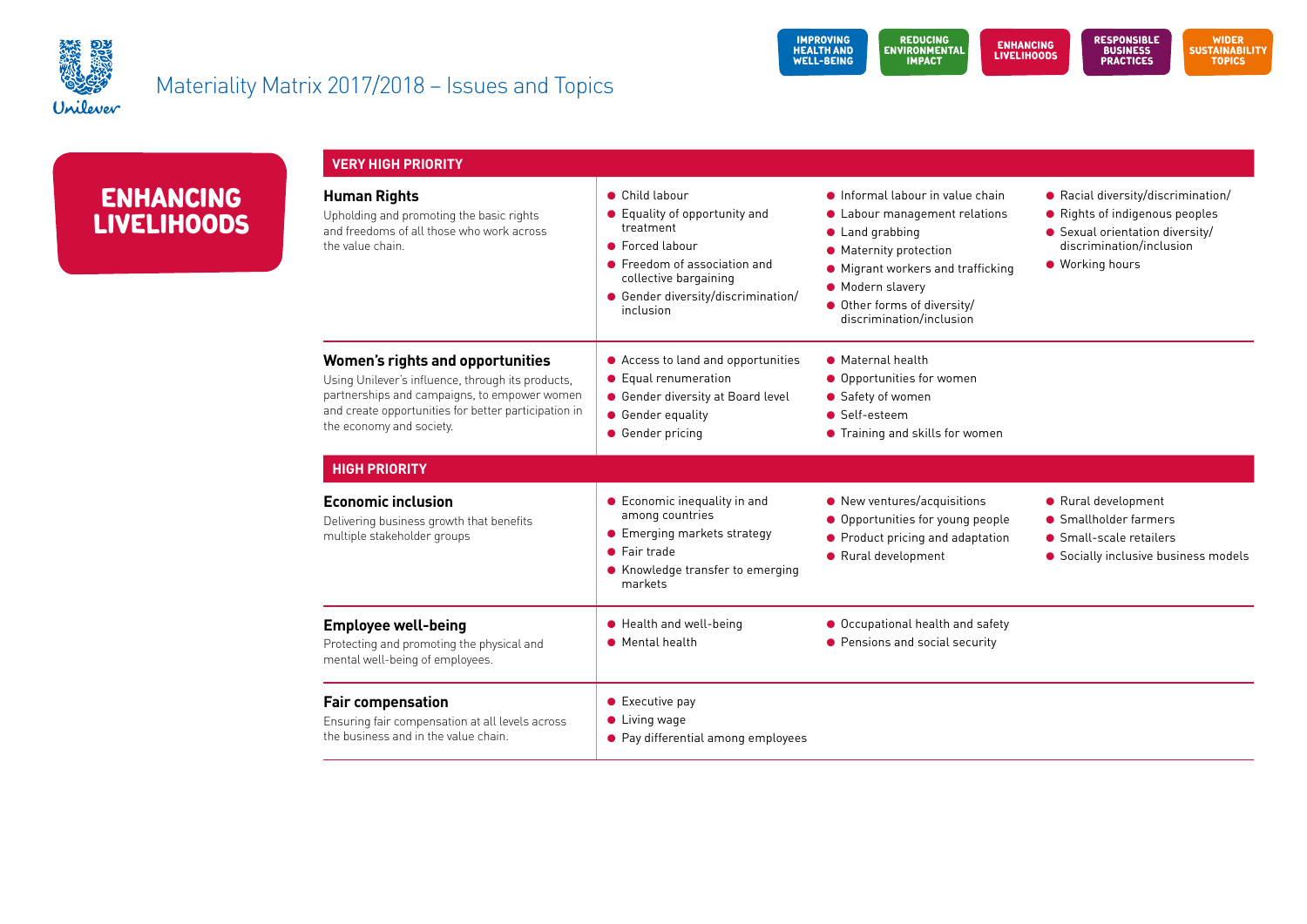



**REsponsiblE business practices**

| <b>VERY HIGH PRIORITY</b>                                                                                                                                                                                                           |                                                                                                       |                                                                                                                 |                                                                                                          |
|-------------------------------------------------------------------------------------------------------------------------------------------------------------------------------------------------------------------------------------|-------------------------------------------------------------------------------------------------------|-----------------------------------------------------------------------------------------------------------------|----------------------------------------------------------------------------------------------------------|
| <b>Ethics values and culture</b><br>Protecting Unilever and others' data from<br>malicious attack and improper use.                                                                                                                 | • Values<br>Employment culture<br>Employee engagement in<br>$\bullet$<br>sustainability               | • Anti-counterfeiting<br>● Anti-trust/anti-competitive<br>behaviour<br>• Bribery and corruption<br>• Compliance | ● Ethical business practices<br>● Grey market<br>• Intellectual property<br>• Public policy and lobbying |
| <b>HIGH PRIORITY</b>                                                                                                                                                                                                                |                                                                                                       |                                                                                                                 |                                                                                                          |
| Data security and privacy<br>Protecting Unilever and others' data from<br>malicious attack and improper use.                                                                                                                        | • Cyber security<br>• Data privacy                                                                    |                                                                                                                 |                                                                                                          |
| <b>Governance and accountability</b><br>Implementing policies and practices to ensure<br>all stakeholder expectations are met, as well as<br>helping manage risks and crises.                                                       | • Accountability to stakeholders<br>• Audit conflict of interest<br>• Board effectiveness             | • Internal governance and<br>accountability<br>• Long-term capitalism                                           | • Succession planning<br>• Transparency and reporting                                                    |
| <b>Responsible marketing and advertising</b><br>Marketing to consumers in an appropriate and<br>responsible manner.                                                                                                                 | • Marketing to children<br>• Marketing to other vulnerable<br>groups                                  | • Responsible marketing practices<br>● Gender and other stereotyping                                            |                                                                                                          |
| Tax and economic contribution<br>Paying tax in a fair and transparent manner, and<br>responding appropriately to specific taxes policies<br>(e.g. carbon/sugar). Making a positive contribution<br>to national and local economies. | • Environmental taxes<br>Extended producer responsibility<br>$\bullet$ Food tax<br>• Tax transparency | $\bullet$ Jobs<br>• Economic value added<br>• Tax contributions                                                 |                                                                                                          |
| <b>MODERATE PRIORITY</b>                                                                                                                                                                                                            |                                                                                                       |                                                                                                                 |                                                                                                          |
| Responsible use of innovation and<br>technology<br>Promoting responsible and safe use of technology<br>to create new and modified products, packaging<br>and ways of conducting business.                                           | • Nanotechnology<br>• New technologies<br>· Religious, vegetarian or<br>vegan suitability             | • Stem cells research<br>• Artificial intelligence<br>$\bullet$ Big data                                        |                                                                                                          |